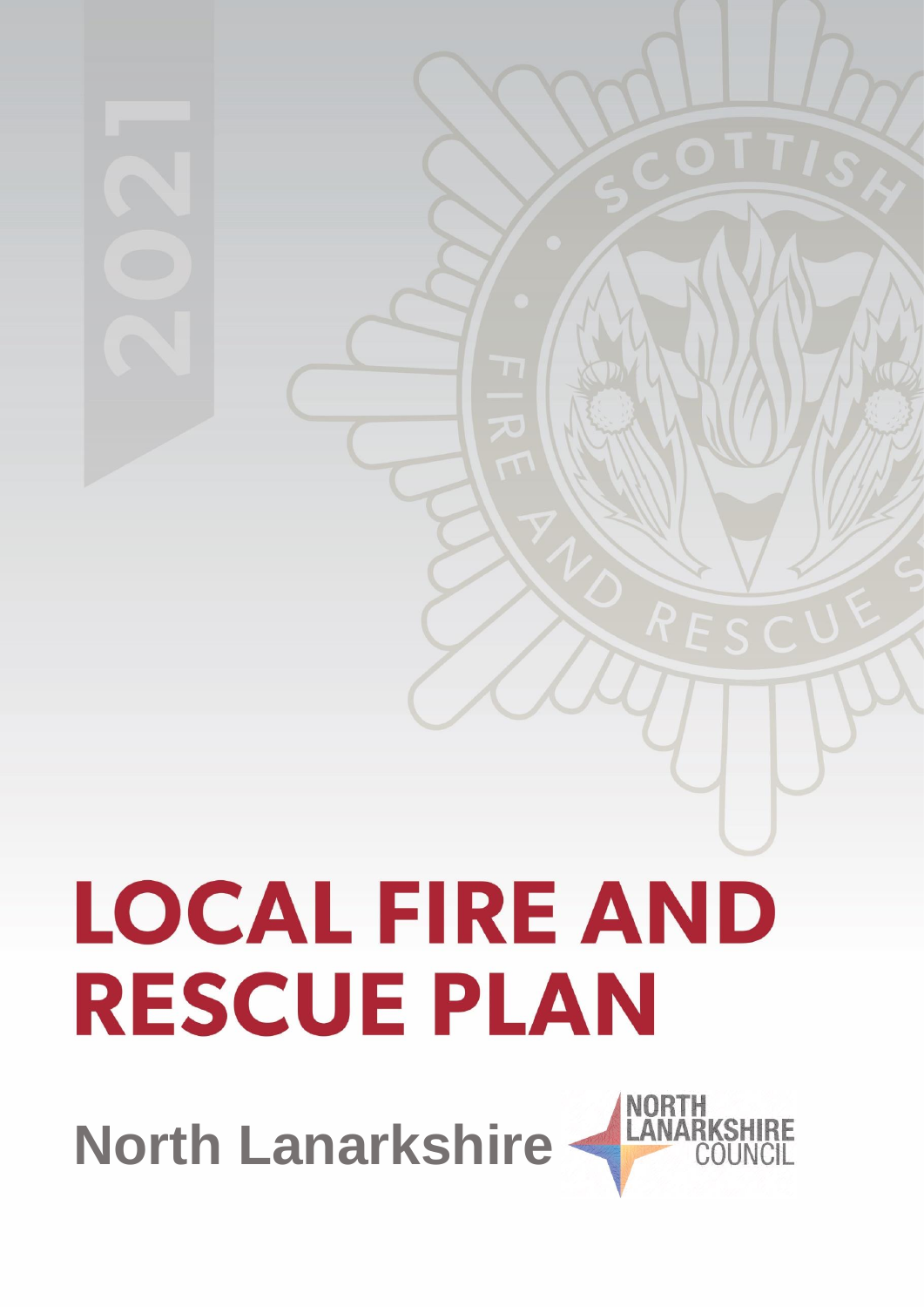## **Contents**

| Foreword                                        | 3  |
|-------------------------------------------------|----|
| Introduction                                    | 4  |
| <b>National Context</b>                         | 5  |
| <b>Local Context</b>                            | 7  |
| <b>Performance Scrutiny</b>                     | 10 |
| <b>Local Priorities:</b>                        | 11 |
| □ Reduction of Accidental Dwelling Fires        |    |
| □ Reduction in Fire Casualties and Fatalities   |    |
| □ Reduction of Deliberate Fire Setting          |    |
| □ Reduction of Fires in Non-Domestic Properties |    |
| □ Casualties from Non- Fire Emergencies         |    |
| <b>Reduction of Unwanted Fire Alarm Signals</b> |    |
| North Lanarkshire Local Strategies              | 17 |
| <b>Review / Contact Us</b>                      | 19 |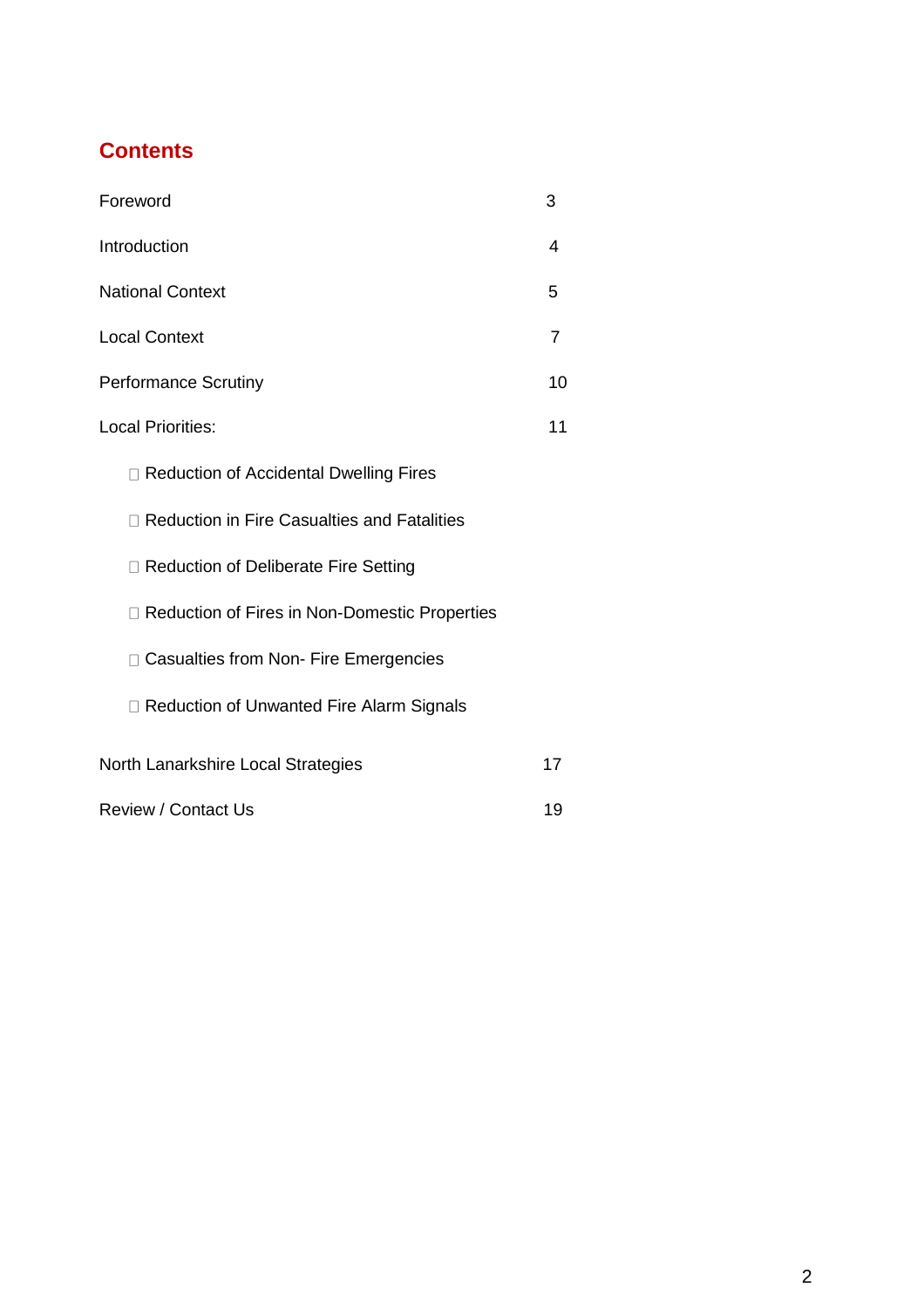## **Foreword**

I am pleased to support the publication of the Local Fire & Rescue Plan for North Lanarkshire.

In North Lanarkshire there is a long history of effective partnership working and this plan provides an opportunity to further develop these positive relationships to continue to deliver approaches aimed at improving the safety of our communities.

Existing links between Scottish Fire and Rescue Service, North Lanarkshire Council, Community Planning partners and local communities have been further cemented through a commitment to community safety as a cross cutting theme underpinning the delivery of The Plan for North Lanarkshire. This represents recognition of the important role of Scottish Fire and Rescue Service in working with partners across all shared priority areas to address the wider determents of community safety and ultimately improve outcomes for our most vulnerable communities.

An effective working relationship has been maintained between the local fire and rescue team and North Lanarkshire Council, based on a shared understanding that community safety is at the heart of building resilient communities. I welcome the localised nature of the priorities contained within the Local Fire and Rescue Plan in ensuring that national guidance is translated into meaningful actions relevant to the circumstances of those living in North Lanarkshire.

The Council supports and shares the priorities set out in this plan and will continue to effectively engage with local fire and rescue services through our strategic and local Community Planning arrangements and the Community Safety and Partnership Governance Sub Committee in its scrutiny role. The role of the Local Authority Liaison Officer operating across the Scottish Fire and Rescue Service and North Lanarkshire Council has been pivotal in embedding shared approaches and preventative initiatives with key organisations.

I am looking forward to continued collaboration between North Lanarkshire Council, the local fire and rescue team and the wider partnership in implementing this plan to ensure that North Lanarkshire continues to prioritise and develop collaborative, effective approaches to community safety.

Councillor Jim Logue

Leader of North Lanarkshire Council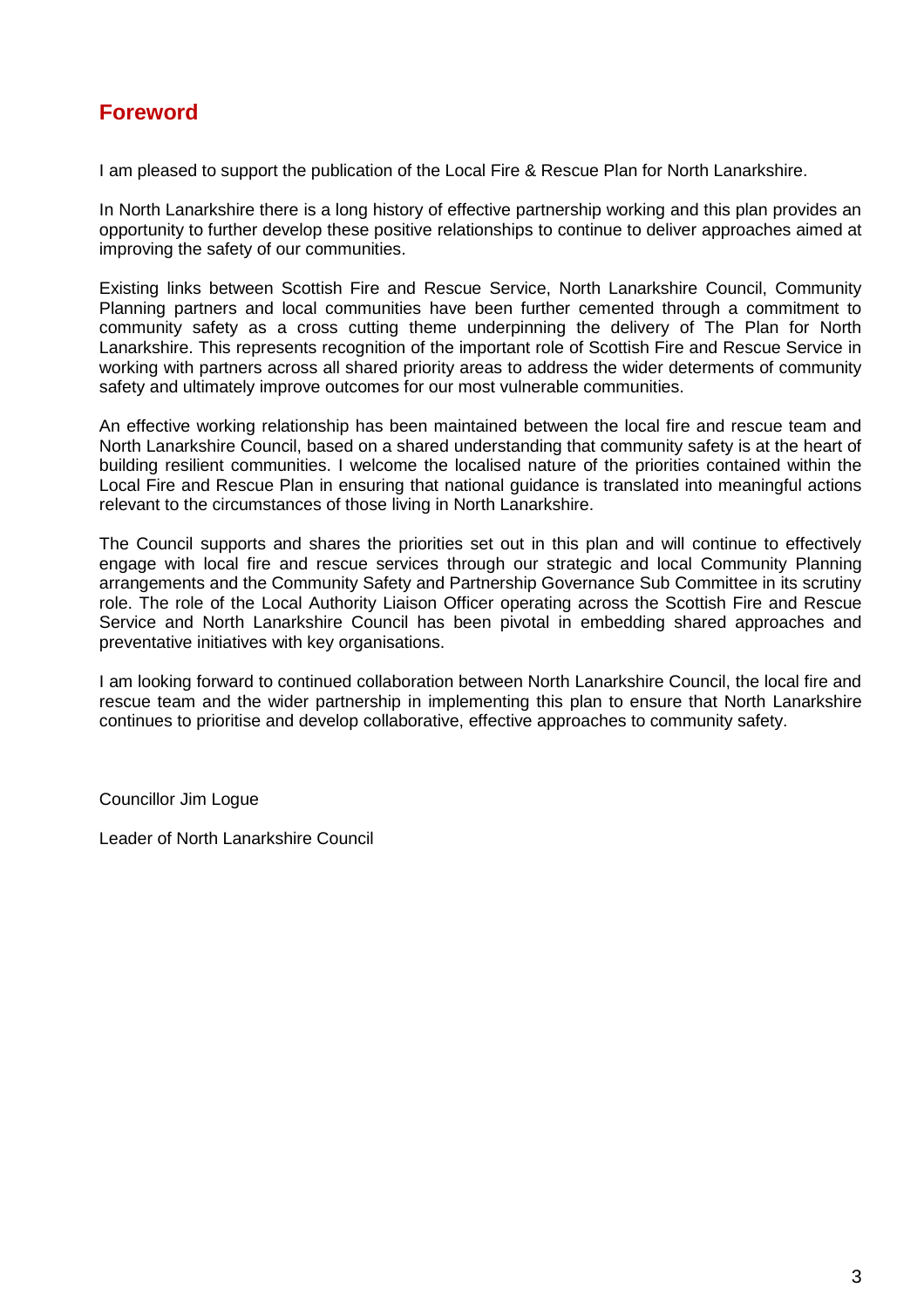## **Introduction**

The Scottish Fire and Rescue Service (SFRS) is required under the Fire (Scotland) Act 2005 as amended, to prepare Local Fire and Rescue Plans for each local authority in Scotland.

The Scottish Government published the Fire and Rescue Framework for Scotland 2016 which sets out the Scottish Ministers' expectations of the SFRS. The Framework provides SFRS with strategic priorities and objectives, together with guidance on how the delivery of its functions should contribute to the Scottish Government's purpose.

The main purpose of the SFRS is to work in partnership with communities and with others in the public, private and third sectors on prevention, protection and response, to improve the safety and well-being of the people of Scotland. The Service's Strategic Plan was produced to ensure that the Service delivers the requirements of the Framework on a national level. The Local Delivery Plan for North Lanarkshire will ensure that the aims of the Framework and the Service's Strategic Plan are delivered at a local level whilst taking full cognisance of local requirements and priorities.

These plans have been developed to ensure that as a national service, local priorities and accountability can still be delivered within each local authority area in Scotland. This plan sets out how the Service will be delivered in a local context ensuring local accountability set against a set of targets that have been developed for the North Lanarkshire area. Against the drive of public sector reform, the local planning landscape continues to evolve to provide a greater focus on protecting the most vulnerable and improving community outcomes through collaborative working.

These changes have been considerable within the community planning arena and a number of pieces of legislation have changed the focus for all organisations who work within the context of improving community planning and safety. The legislation includes the Community Empowerment (Scotland) Act 2015 and the Community Justice (Scotland) Act 2016. The integration of health and social care has also had an impact on the partners across the community safety arena.

The legislation has introduced the requirement for the production of Local Outcome Improvement Plans which will better reflect the requirements of the local communities. North Lanarkshire have developed ['The Plan for North Lanarkshire'](https://www.northlanarkshire.gov.uk/CHttpHandler.ashx?id=22960&p=0) which sets out the direction for the council and partners. Its purpose is to communicate the shared priorities and provide a focus for activities and resources.

It is noted that SFRS cannot make a difference across our communities without working in partnership with other agencies and the communities themselves. The North Lanarkshire Partnership is a key delivery mechanism for community safety and the Service has and continues to work closely with North Lanarkshire Council and the other agencies that make up that partnership.

## **Covid -19**

Early in 2020 we faced an unprecedented challenge in the form of a global pandemic. In response to the COVID-19 outbreak, we dramatically changed how we worked so that we could continue to deliver an emergency service whilst keeping our staff and the public safe.

The pandemic is expected to have a lasting effect on society and this will change the way in which we deliver services in the long-term. The full implications are not yet known and this makes it difficult to make any far-reaching plans with certainty. As such we will keep the priorities of this Plan under regular review to ensure it remains relevant and appropriate.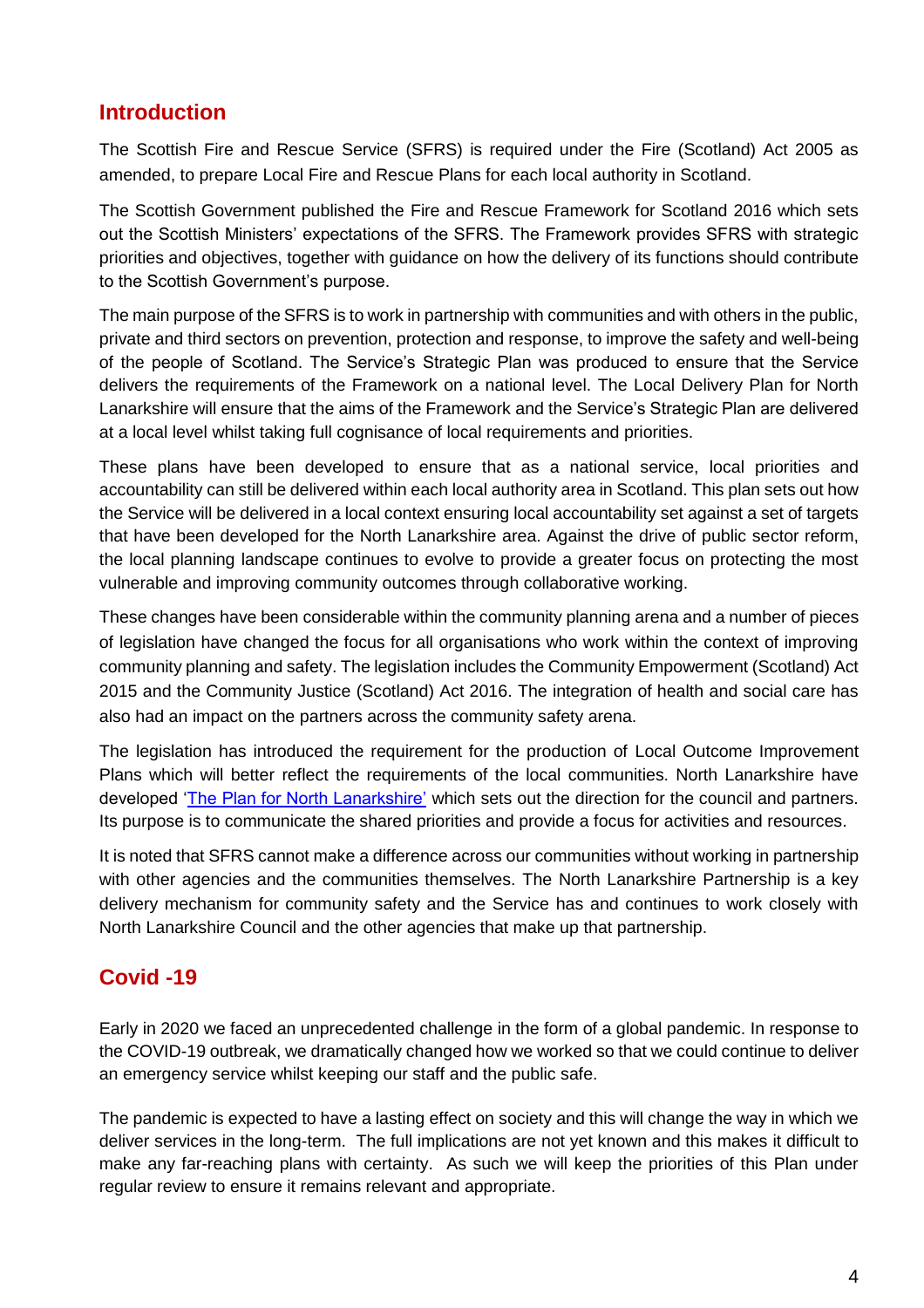## **National Context**

Scottish Ministers set out their specific expectations for the Scottish Fire and Rescue Service in the Fire and Rescue Framework for Scotland 2016. This provides the outline we should follow to ensure our resources and activities are aligned with the Scottish Government's Purpose and national outcomes.

Our [Strategic Plan 2019-22](https://www.firescotland.gov.uk/media/1476819/SFRS_Strategic_Plan_2019_22_V1.0.pdf) has been designed to meet these national expectations. Set against a complex and evolving backdrop our Strategic Plan encapsulates our mission, values and our strategic outcomes and objectives.



## **Working Together for a Safer Scotland**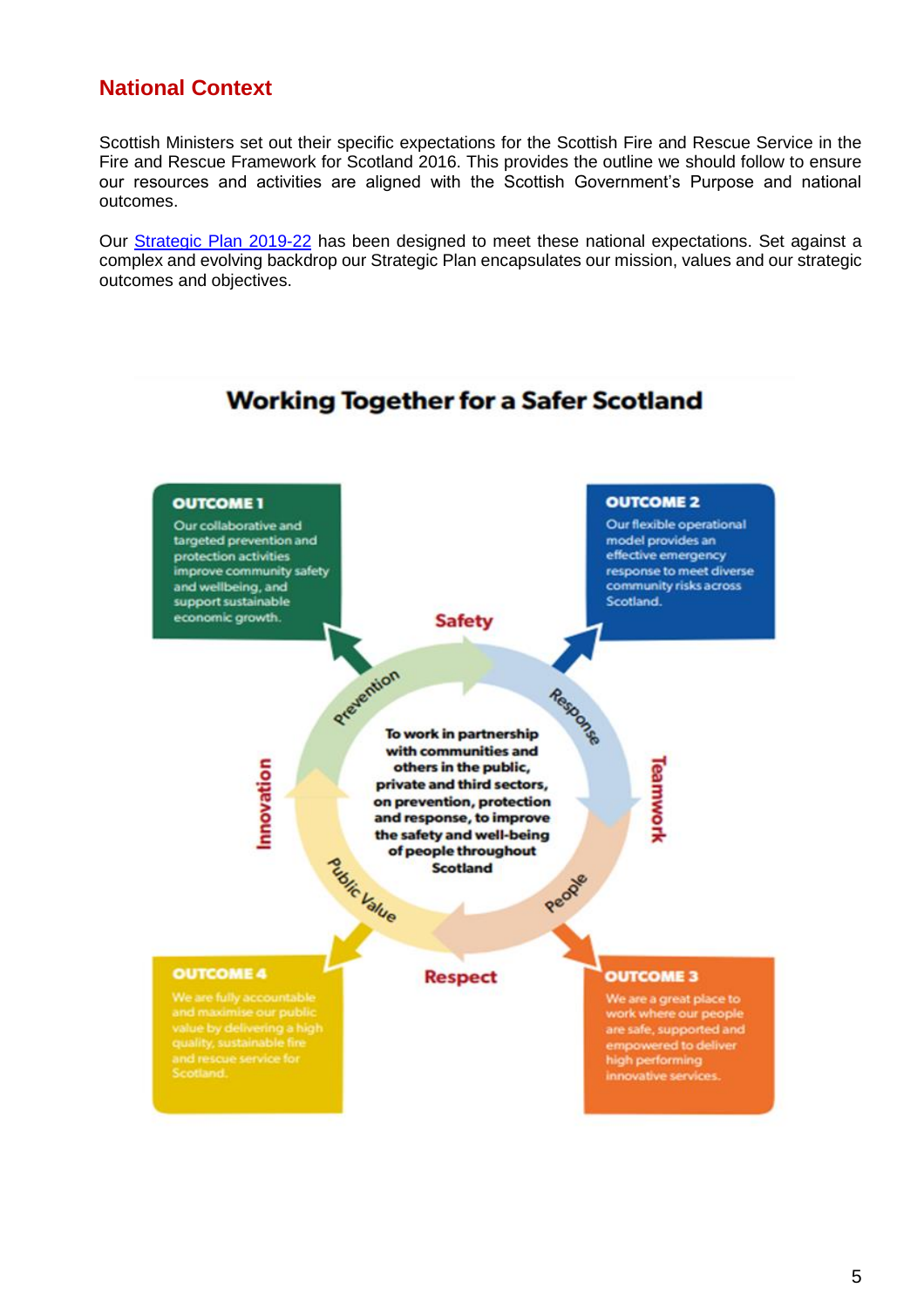To ensure we can prevent the worse from happening or to be fully prepared to respond should we be required, we need to be aware of any new changing risks which threaten the safety of communities or the workforce. When developing our most recent plan, cognisance was given to: our changing population and the forecasted rise in over 75s: doing what we can to balance social and economic inequality; climate change and the devastating impact the inclement weather can have on peoples' lives and livelihoods; and the threat of terrorism.

Our Strategic Plan is supported by a three-year Strategic Plan Programme which provides details on all the activities we intend to carry out to successfully achieve our ambitions. The Programme informs our Annual Operating Plan, which provides specific detail on the actions we carry out each year, and from which our performance is scrutinised.

This Plan is a statutory Local Fire and Rescue Plan. It sets local direction to meet the strategic outcomes and objectives outlined above. It also demonstrates how we will contribute to Community Planning Partnerships (CPPs).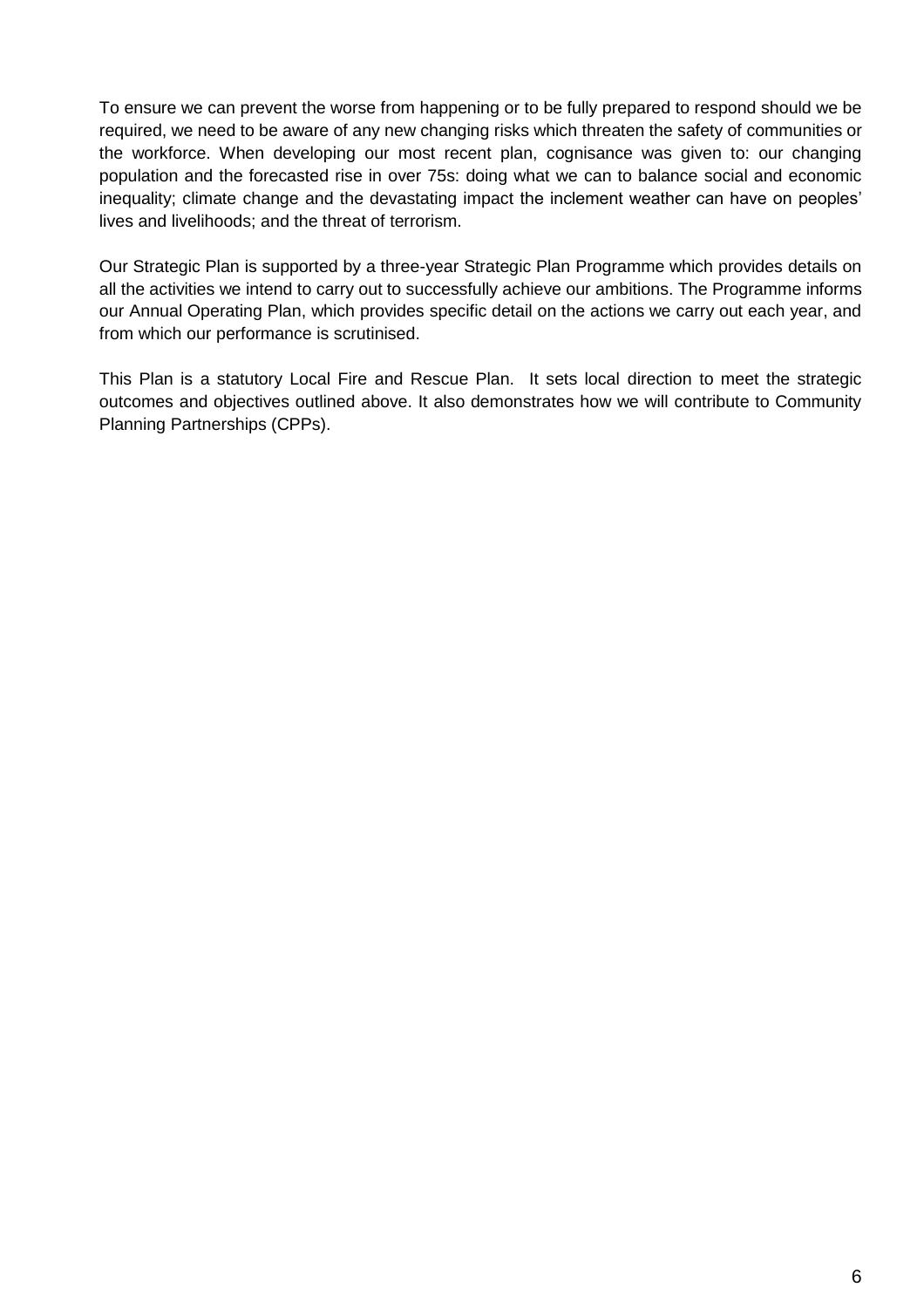## **Local Context**

North Lanarkshire Council is by population the fourth largest local authority in Scotland. The latest population figure for North Lanarkshire is from the 2019 mid-year estimates which show a population of 341,370, this is an increase of 1,190 people since 2018. It is also the largest social housing landlord in Scotland and has the lowest percentage of older people who live in care and therefore, has the highest percentage living independently in the community. The share of adults with intensive needs receiving care at home is 70.1%. The Council is the fifth most densely populated area of Scotland with only 1% of the population living out with the main urban areas.

Life expectancy within the area is below the Scottish average with men living to an average of 75.2 years compared to a Scottish average of 77.1 and women living to an average age of 79.6 compared to a Scottish average of 81.1. However, this becomes starker when comparing life expectancy between the most deprived and least deprived areas of North Lanarkshire. For men this equates to 69.6 compared to 82.7 and for woman 75.6 compared to 85.4.



*Map: showing North Lanarkshire Council Ward Areas.*

To make an impact on any reduction strategy, partnership working is key. SFRS cannot effectively tackle issues such as reducing inequalities in isolation. The Service has considerable experience of reducing risk through a partnership approach and has been and continues to be a key partner in the CPP within North Lanarkshire.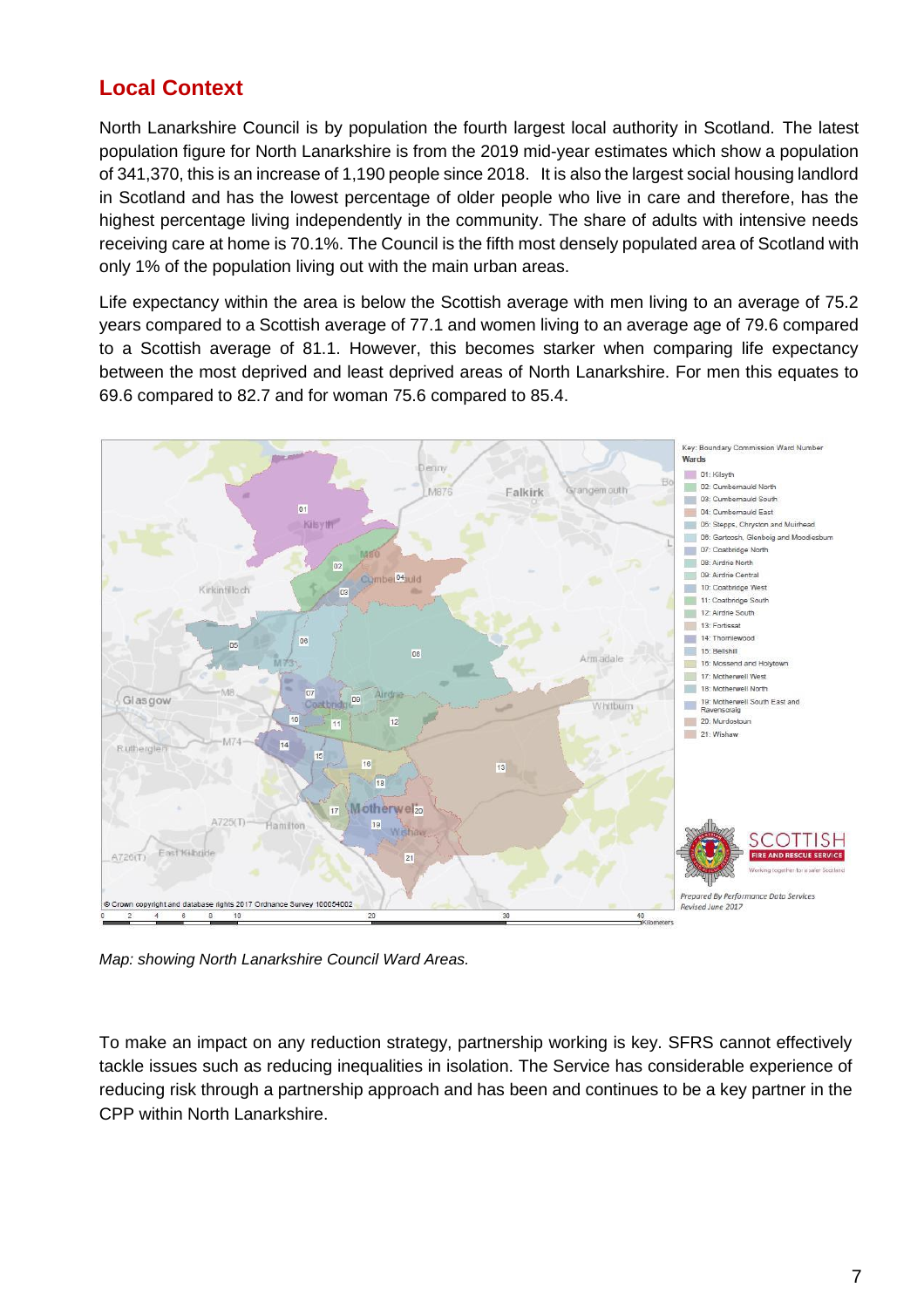The Community Empowerment (Scotland) Act 2015 reinforces the statutory duty on CPPs and broadens responsibility to all statutory partners including SFRS through a set of guiding principles focusing on:

- Strong, shared leadership
- Governance and accountability
- Community participation and co-production
- Understanding of local community needs, circumstances and opportunities
- Focus on key priorities
- Focus on prevention tackling inequalities, and
- Resourcing Improvement
- Effective performance management.

At a strategic level, there is an expectation that CPPs will develop a set of focused strategic partnership priorities, articulated in 'The Plan for North Lanarkshire' to provide a focus for all work delivered by the partnership. The Service will align to the shared priorities of the CPP which are as follows:

- Climate Change
- Mental Health
- Community Empowerment.

'The Plan for North Lanarkshire' is key to how partners in the North Lanarkshire area deliver better outcomes for the communities within the area. The plan brings together all the partner agencies and community representatives and aligns all partners to shared priorities. This enables the co-production of safety initiatives and ensures that there is a community led focus where all partners are working to the same agenda.

The Service will deliver the shared objectives through working at both local and strategic levels. The partnership agenda is delivered though the following mechanisms, at which the SFRS is fully represented. The North Lanarkshire Partnership Board has strategic leadership representation from all partners. The SFRS Local Senior Officer represents the organisation on the Board within North Lanarkshire.

Sitting below the North Lanarkshire Partnership Board are 9 Community Boards. These Boards will enhance and support community involvement and will provide a single approach to governance for local community led decision making. The Boards will be trusted and embraced by local communities and very importantly be accountable to the wider community. The full participation of local community groups in these boards is vital in securing this. The 9 Boards are:

- Airdrie Wards 8, 9 and 12
- Bellshill Wards 14, 15 and 16
- Coatbridge Wards 6, 7, 10 and 11
- Cumbernauld Wards 2, 3 and 4
- Motherwell Wards 17, 18 and 19
- Wishaw Wards 20 and 21
- Kilsyth Ward 1
- Shotts Ward 13
- Northern Corridor Ward 5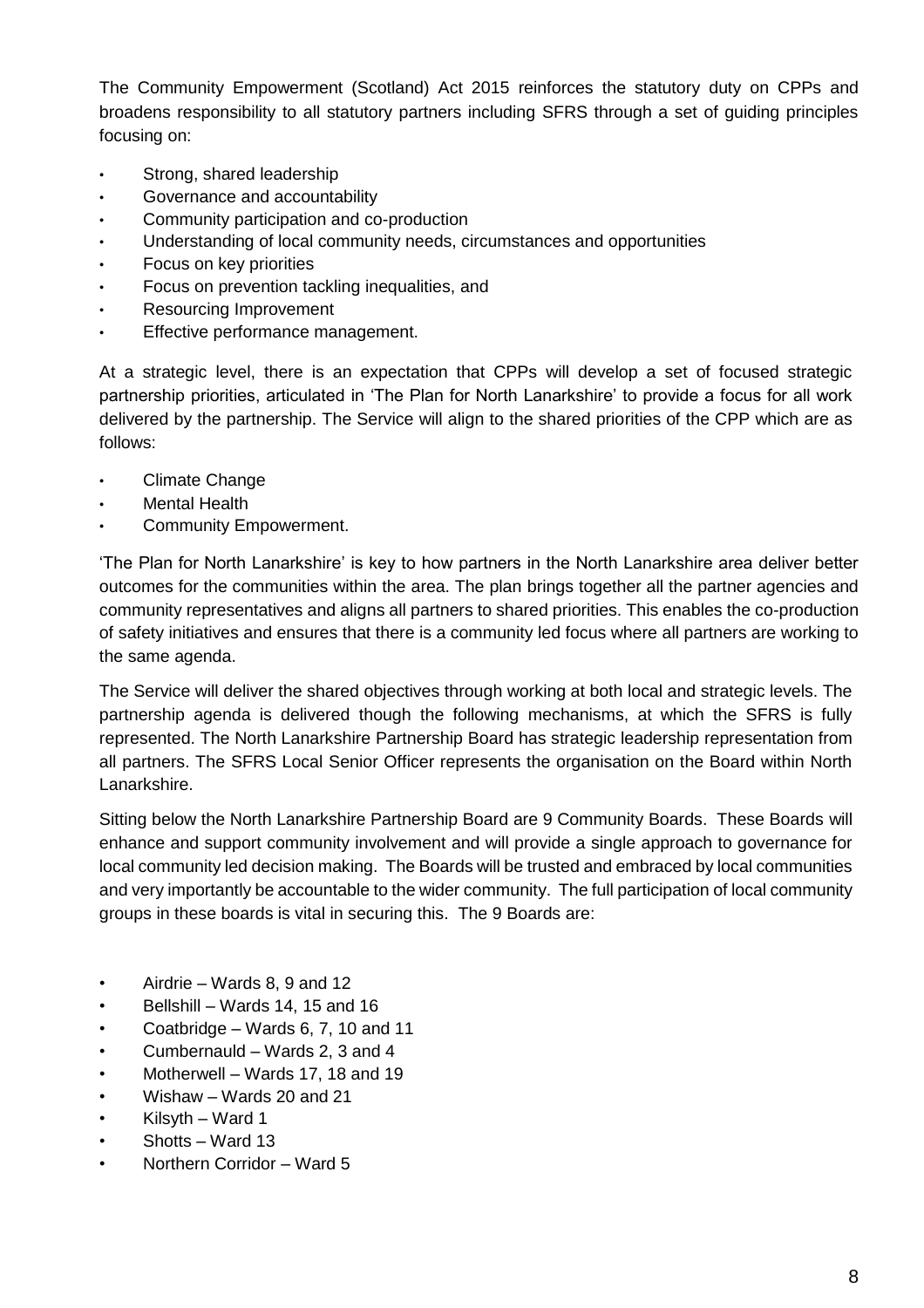SFRS locally, will produce a Locality Plan covering the 9 Boards, which will include a breakdown of local activity and provide a depth of information which will enable a more detailed local scrutiny. Ward performance reports will also be published giving a local context to performance and scrutiny and allow for benchmarking against other areas in the West of Scotland.

In addition to these plans that will detail how the Service will work at a local level, four other North Lanarkshire wide strategies will underpin the prevention work. These are:

- Unintentional Harm Reduction Strategy where, by supporting other partner agencies, we can expand our prevention focus, providing a more holistic approach to how we work to prevent unintentional harm among the most vulnerable in our communities.
- Reduction of Deliberate Fire Setting Strategy to identify areas of high operational activity and put in place measures to reduce demand and where possible.
- Working with Young People Strategy that will build upon the current Youth Schemes currently run within North Lanarkshire.
- Unwanted Fire Alarm Strategy which will aim to reduce the number of unnecessary mobilisations to premises with automatic fire alarm systems. This will decrease the risk to the community and fire crews by reducing the number of journeys taken under 'blue light' conditions and free up time for further prevention work.

Whilst SFRS is fully committed to the priorities that have been identified by the community planning partners there is still a statutory responsibility to ensure that the more traditional reduction activities continue. In this context the next section of the document will cover the areas that would be more normally associated with the Fire and Rescue Service. Notwithstanding the above, however, these areas are very much associated with building resilient communities.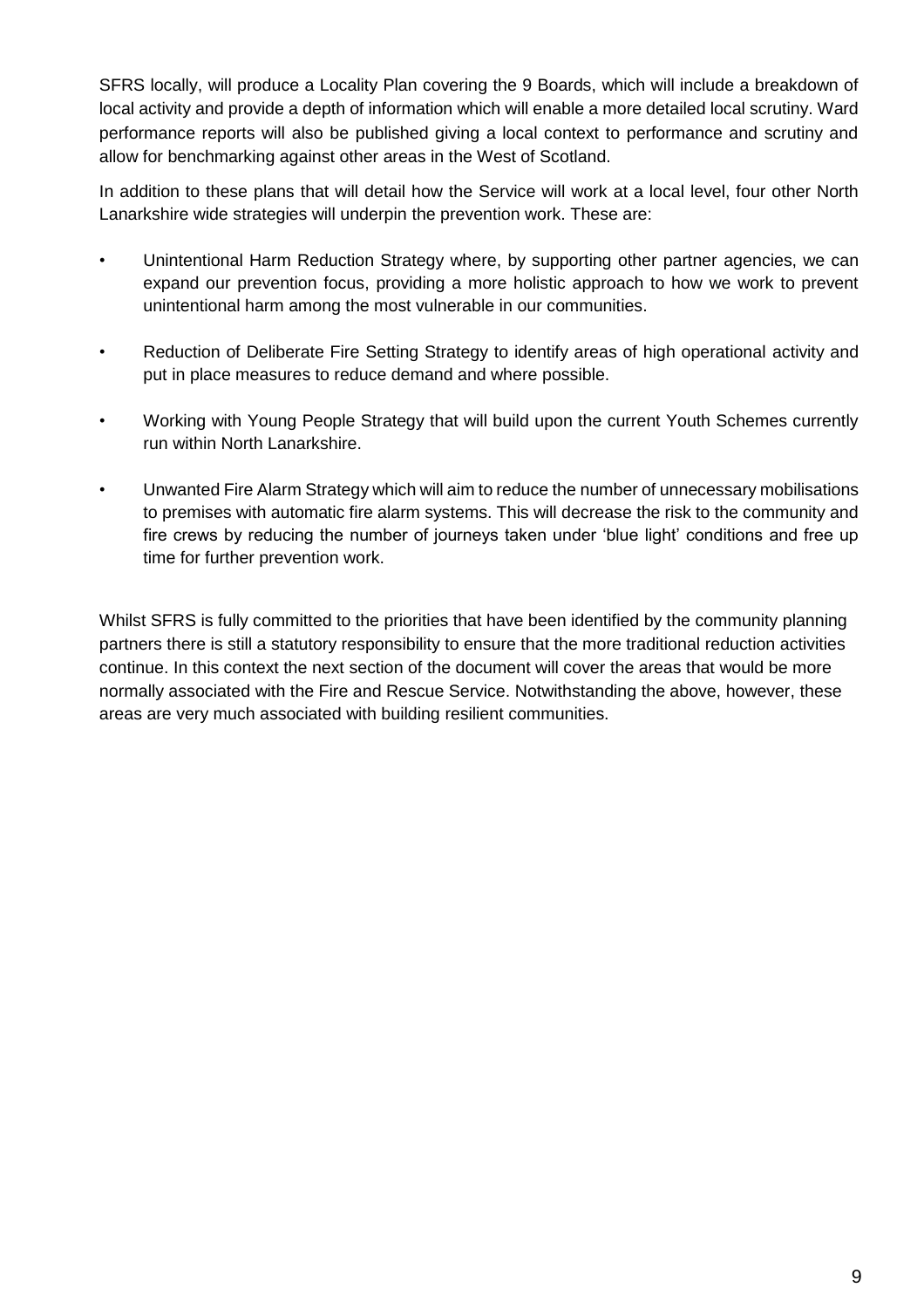## **Performance Scrutiny**

The performance for the area will be scrutinised by the North Lanarkshire Council Community Safety Partnership Forum. The Forum is made up of elected members from across the Council area. Scrutiny meetings are held on a quarterly basis and SFRS will report on each of the performance targets. The information that will be provided will include targets based on a three-year average, performance for the reporting quarter and the previous year's performance will be utilised as an indicator of current performance.

The diagram below indicates the scrutiny and relationship between national and local plans/documents:

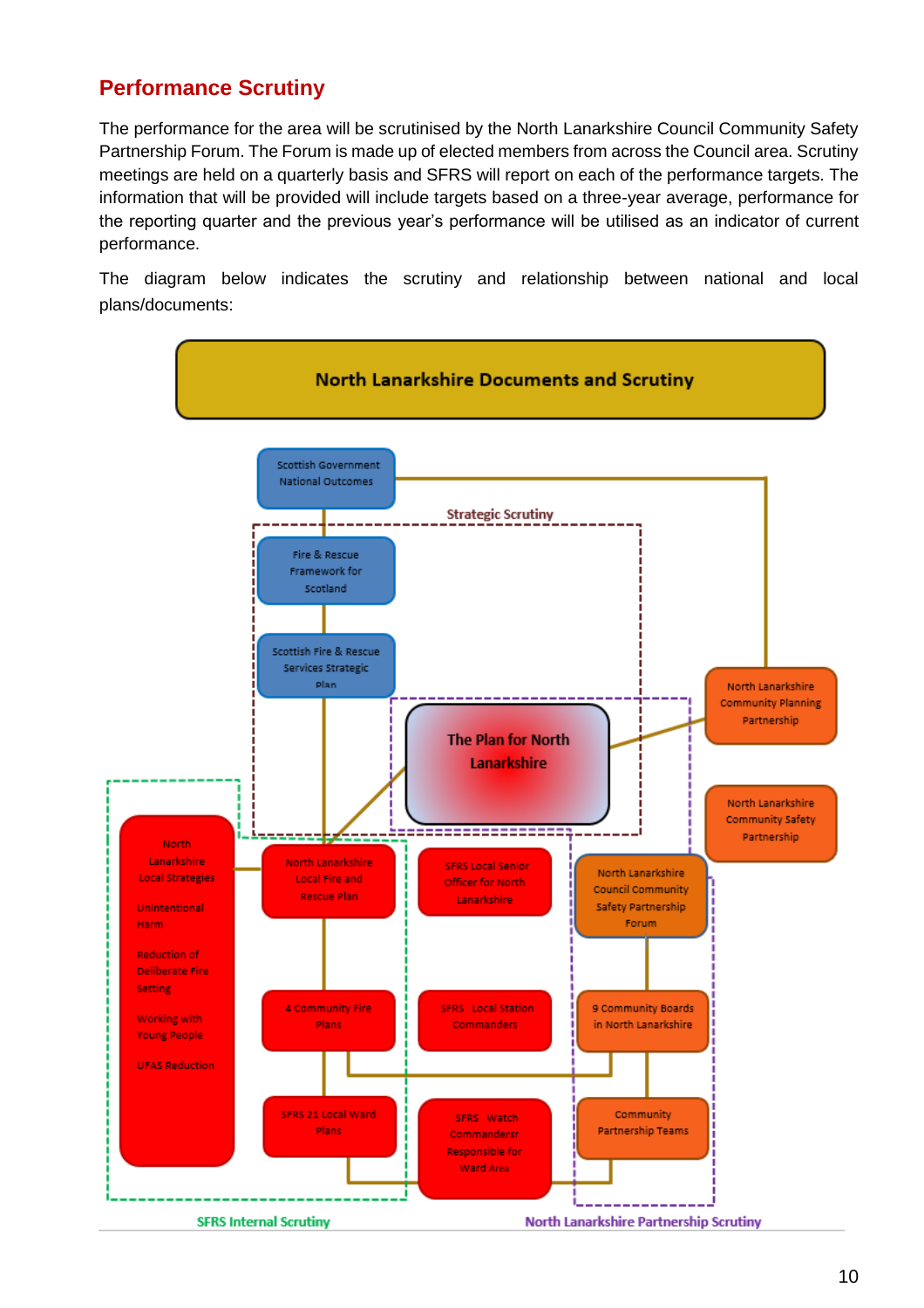## **Local Priorities**

#### **Reduction of Accidental Dwelling Fires**

Throughout North Lanarkshire, dwelling fires occur within a wide variety of home types. Statistical analysis has shown that the majority of dwelling house fires occur in the social rented sector. A high percentage of these fires start in the kitchen when the occupier was cooking or had cooked food.

In North Lanarkshire, dwelling house fires are more prominent in several ward areas. Additional significant contributory risk factors are the consumption of alcohol and/or drugs allied to the use of smoking materials in the fires that occur.

The severity of domestic fires has been greatly reduced which can be attributed to the early warning provided by fitted smoke alarms. Due to the level of automatic smoke detection within domestic dwellings, SFRS is mobilised to a significant number (51%) of domestic dwelling fires which have been extinguished by the occupants before the arrival of SFRS operational resources. These are known as Code 4 fires; which are minor in nature due to the early detection and intervention by the occupier.

Dwelling fires can have a significant negative impact upon both individuals and the community and are financially costly to house holders and housing providers in terms of repair and the reinstatement of homes. By giving safety advice and fitting smoke detectors, SFRS can reduce the risk of fire and its associated human and financial costs as well as enhancing community safety.

When compared to the rest of Scotland on a per 10,000 head of population basis, North Lanarkshire at 6.69 sits just below the Scottish average of 7.93 and slightly above the midpoint when compared to other Local Authority areas.

#### **SFRS will seek to reduce accidental dwelling fires by:**

- Promoting and undertaking Home Fire Safety Visits to those deemed at high risk from fire
- Working with partners in North Lanarkshire to share information where fire risks within the home have been identified and to provide solutions to protect those who are vulnerable
- Focusing engagement activities in those areas where service demand has been identified.

#### **SFRS will monitor progress in promoting domestic safety by:**

- Reviewing the number of accidental dwelling fires and their severity
- Increasing the presence of working smoke/heat detection within homes at high risk of fire.

#### **By achieving a reduction in the frequency and severity of accidental dwelling fires SFRS will:**

- Support the safety and well-being of North Lanarkshire residents
- Support the independent living of vulnerable members within North Lanarkshire communities
- Reduce the social and economic cost of fires and fire related injuries
- Reduce demand on the SFRS and its partners.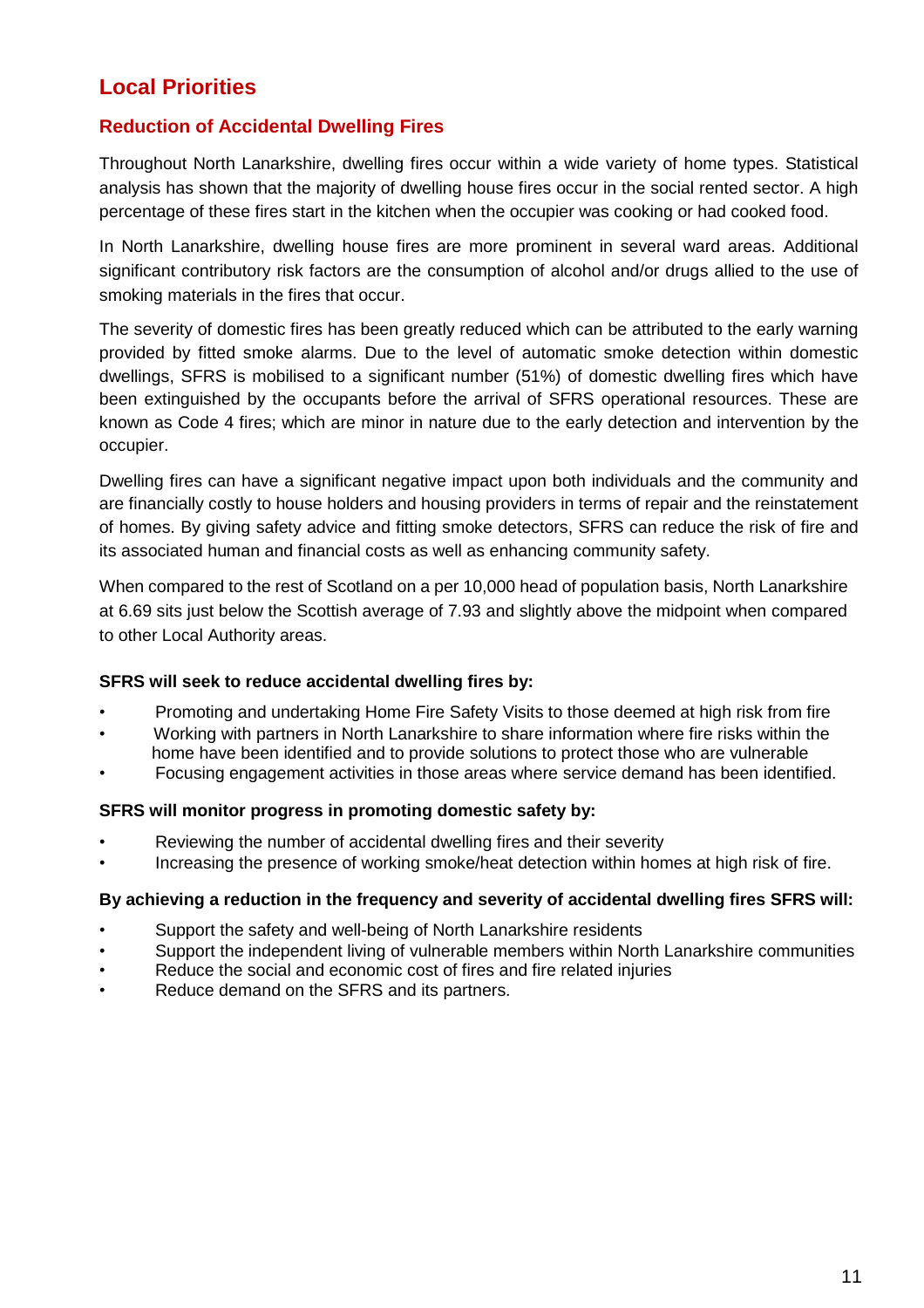#### **Reduction in Fire Casualties and Fatalities**

The reduction of fire casualties and fatalities is directly linked to the reduction in dwelling house fires. The reduction of fire fatalities and casualties, for which the biggest contributory factors are cooking and the use of alcohol/drugs, is at the core of preventative activities carried out by SFRS in the North Lanarkshire area.

Vulnerable people within our communities continue to be those most at risk from fire. Older people, those with disabilities, those who live alone and those with alcohol and drugs dependencies provide SFRS with serious challenges in relation to engagement and reduction strategies. Closer working with partner organisations with regards to single shared assessments and signposting of vulnerable persons proves an effective method of identification and engagement. Fire casualties are more likely to occur in the areas with highest operational demand.

Within the North Lanarkshire area Home Fire Safety Visits are carried out by operational station based crews and specialist Community Action Team members. During the visits smoke detectors are fitted where necessary to every level of the accommodation to ensure that early warning is given in the event of fire. Whilst there has been a drive to increase the number of visits there has also been a focus on trying to reach the most vulnerable in our communities. This has been done by working in partnership with other organisations and there have been an increasing number of referrals from partners.

When compared to the rest of Scotland on a per 10,000 head of population basis North Lanarkshire at 2.39 sits above the Scottish average of 1.88 and slightly below the midpoint when compared to other Local Authority areas.

#### **SFRS will seek to reduce fire related injuries within the home by:**

- Producing a Casualty Reduction Strategy
- Promoting and undertaking Home Fire Safety Visits to those deemed at high risk from fire • Working with partners in North Lanarkshire to share information where fire risks within the
- home have been identified and to provide solutions to protect those who are vulnerable
- Focusing engagement activities in those areas where service demand has been identified
- Supporting the provision of assistive technology within the home to increase occupant safety.

#### **SFRS will monitor progress in promoting domestic safety by:**

- Reviewing the number of accidental dwelling fire casualties and fatalities
- Reviewing the number and the severity of fatal and non-fatal fire related injuries
- Increasing the presence of working smoke/heat detection within homes at high risk of fire.

#### **By achieving a reduction in the frequency and severity of fire related injuries SFRS will:**

- Support the safety and well-being of North Lanarkshire residents
- Support the independent living of vulnerable members within North Lanarkshire communities
- Reduce the social and economic cost of fires and fire related injuries
- Reduce demand on the SFRS and its partners.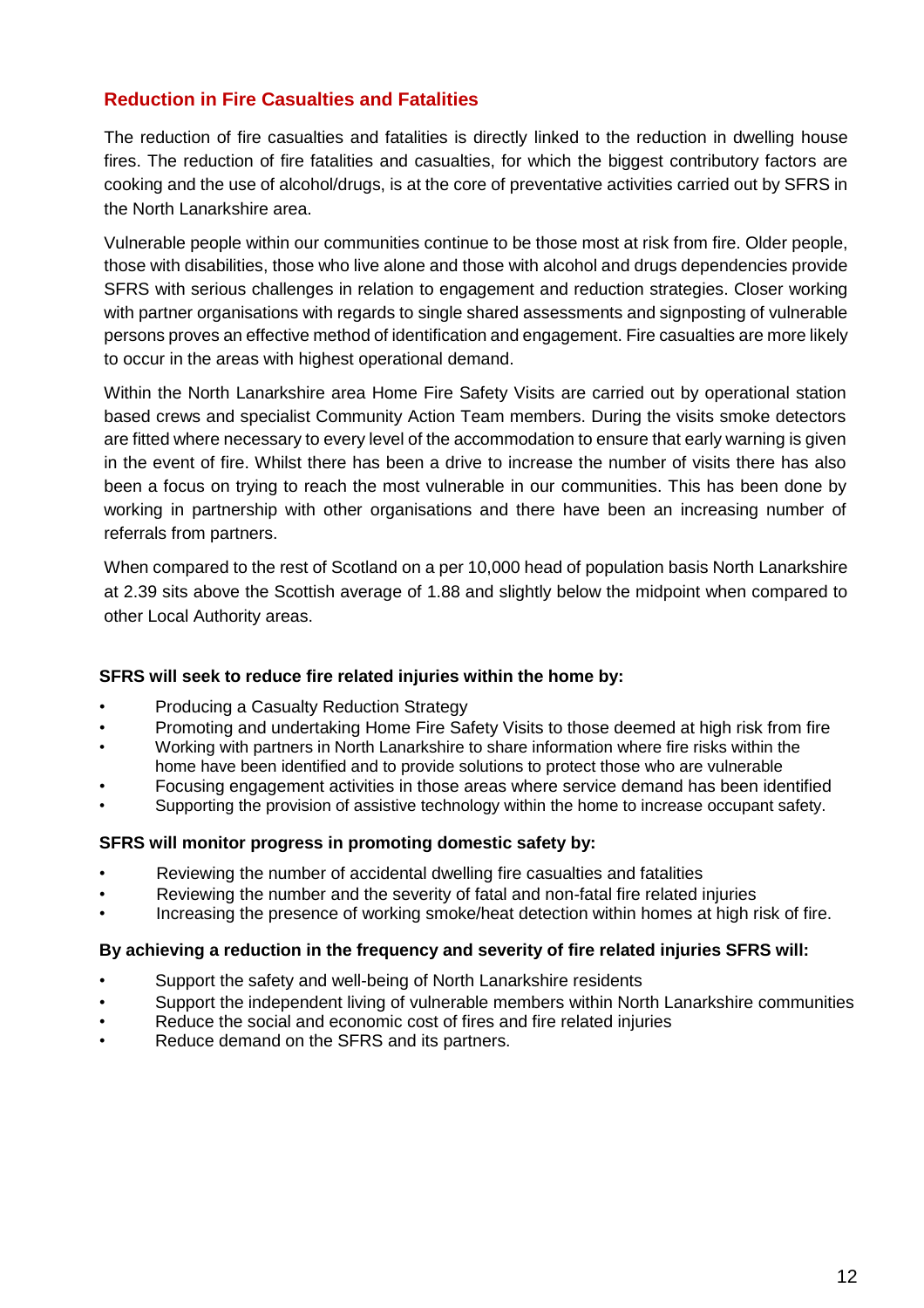### **Reduction of Deliberate Fire Setting**

In the North Lanarkshire area, deliberate fire setting has historically been a significant problem and can be closely linked to antisocial behaviour. Secondary fires (refuse and grass) account for a high percentage of our operational activity and place a huge strain on SFRS ability to effectively provide its operational response to real emergencies and other prevention activities.

SFRS work with partners to identify areas of high operational activity and has put in place measures to reduce demand and where possible, hold those responsible to account. Police Scotland provides key support in identifying those responsible for deliberate fire setting. The use of Closed Circuit TV (CCTV) cameras has also been utilised to assist in identifying where deliberate fires are set and by whom.

When compared to the rest of Scotland on a per 10,000 head of population basis North Lanarkshire at 38.36 sits above the Scottish average of 21.10 and slightly above the midpoint when compared to other Local Authority areas.

#### **SFRS will seek to reduce the instances of fire related anti-social behaviour by:**

- Implementing our Deliberate Fire Reduction Strategy
- Identifying those parts of North Lanarkshire's communities affected by deliberate fire setting and share this information with partners
- Utilising Fire Reach, Fire setters and school's education programmes to raise awareness of the impact of fire related anti-social behaviour
- Working with partners to develop joint strategies to reduce the risk posed by deliberate fire setting and to mitigate its impacts.

#### **SFRS will monitor the effectiveness of reducing fire related anti-social behaviour by:**

- Reviewing the number and type of deliberate fire setting incidents within North Lanarkshire
- Evaluating the effectiveness of youth engagement programmes.

#### **By achieving a reduction in fire related anti-social behaviour SFRS will:**

- Enable SFRS to divert its resources towards other community based activities
- Protect the natural and built environment
- Support the promotion of active and responsible citizenship across North Lanarkshire communities
- Support communities in feeling safe from crime, disorder and danger.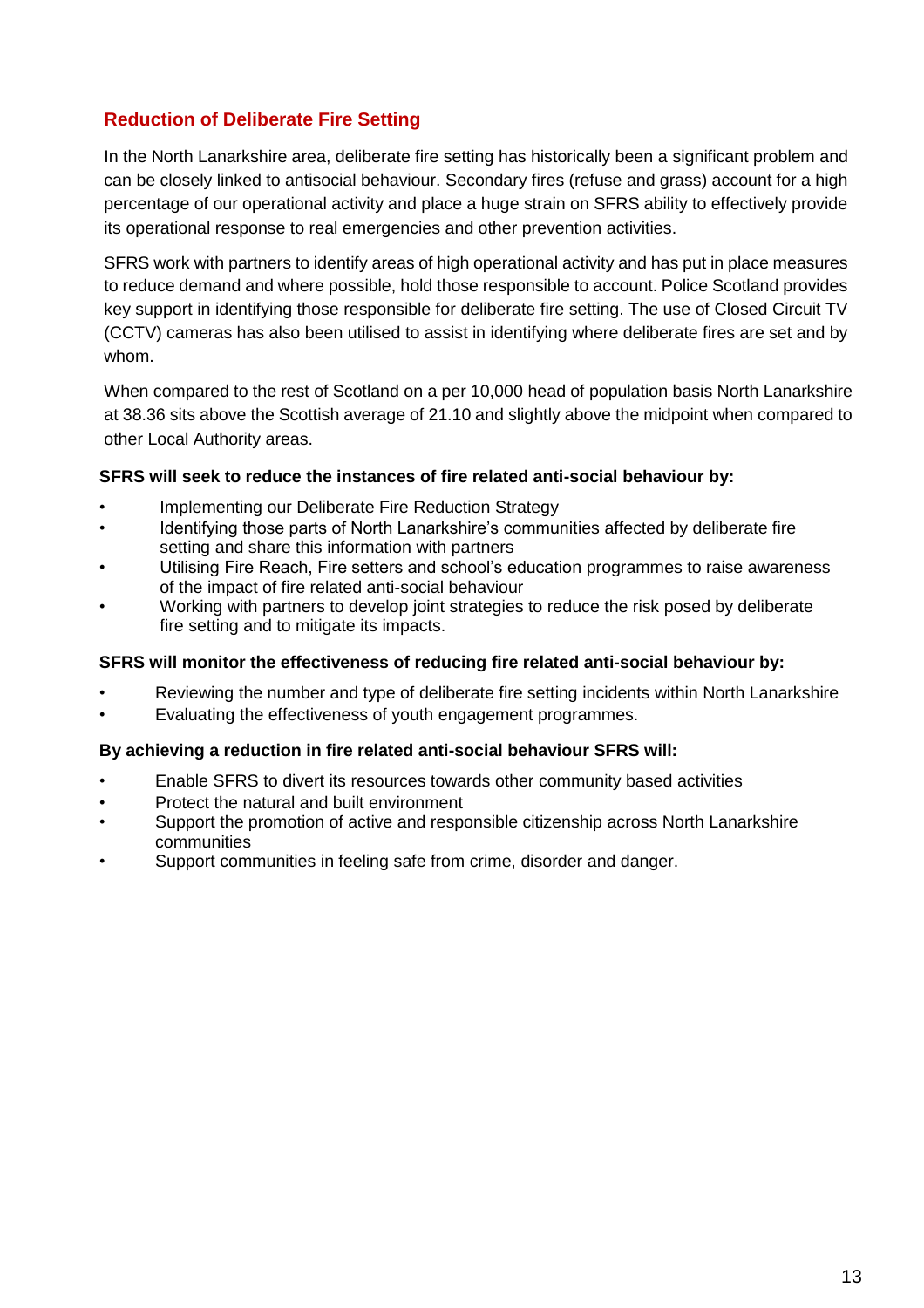#### **Reduction of Fires in Non-Domestic Properties**

Fires in workplaces and business premises are classed as Non-Domestic Fires and come under the scope of the Fire (Scotland) Act 2005 and Fire Safety (Scotland) Regulations 2006. There will be a focus on High Risk Buildings and SFRS will work with businesses to enable compliance with the Legislation.

Sleeping risks are premises grouped within the High-Risk Premises bracket since most fatal fires occur at night when people are less vigilant and at their most vulnerable. Residential care homes, student accommodation and other sleeping premises make up the greatest proportion of these premises within the North Lanarkshire area.

The focus is an emphasis on high risk properties that will be audited yearly to ensure that the fire safety arrangements within these properties are to a suitable standard. For some buildings, joint inspections are carried out with other organisations e.g. Health and Safety Executive, Police Scotland, Trading Standards, Local Authority Licensing Department and Environmental Health.

These audits are carried out by either a legislative Fire Safety Enforcement Officer or an Auditing Officer. These officers are specially trained in relation to the enforcement of the legislation within the Fire (Scotland) Act 2005 and Fire Safety (Scotland) Regulations 2006. Any fire within relevant premises will result in a Post Fire Audit to fully identify the required assessment of risk in the event of the fire and the reasonable fire safety measures to secure the safety of persons resorting to the premises. When compared to the rest of Scotland on a per 10,000 head of population basis North Lanarkshire at 2.92 sits slightly below the Scottish average of 3.54 and slightly above the midpoint when compared to other Local Authority areas.

#### **SFRS will seek to reduce the instances of fires within non-domestic property by:**

- Undertaking a fire safety audit programme in accordance with the Service's Enforcement Framework engaging with duty holders to promote responsible fire safety management of premises that come under the auspices of Part 3 of the Fire (Scotland) Act 2005 as amended
- Working in partnership to ensure the appropriate provision of fire safety standards are
- incorporated in new premises under construction or premises undergoing material changes • Working in partnership with other enforcement agencies and organisations to support
- legislative compliance • Undertake post fire audits in all premises that come under the auspices of Part 3 of the Fire (Scotland) Act 2005 as amended, that have had an incident occur within the North

#### **SFRS will monitor the effectiveness of reducing fires in non-domestic premises by:**

- Reviewing the number of fires in non-domestic premises and the type of premises involved in fire
- Reviewing the number and types of fire safety audits carried out across North Lanarkshire
- Reviewing the outcome of fire safety audits carried out in non-domestic premises.

#### **By achieving a reduction in fires within non-domestic premises SFRS will:**

- Enable the industrial, commercial and service sector to maintain business continuity and employment across North Lanarkshire
- Reduce the potential for loss of life and injury

Lanarkshire area.

- Protect North Lanarkshire's culture and heritage
- Protect the natural and built environment and reduce the impact of fire on North Lanarkshire communities.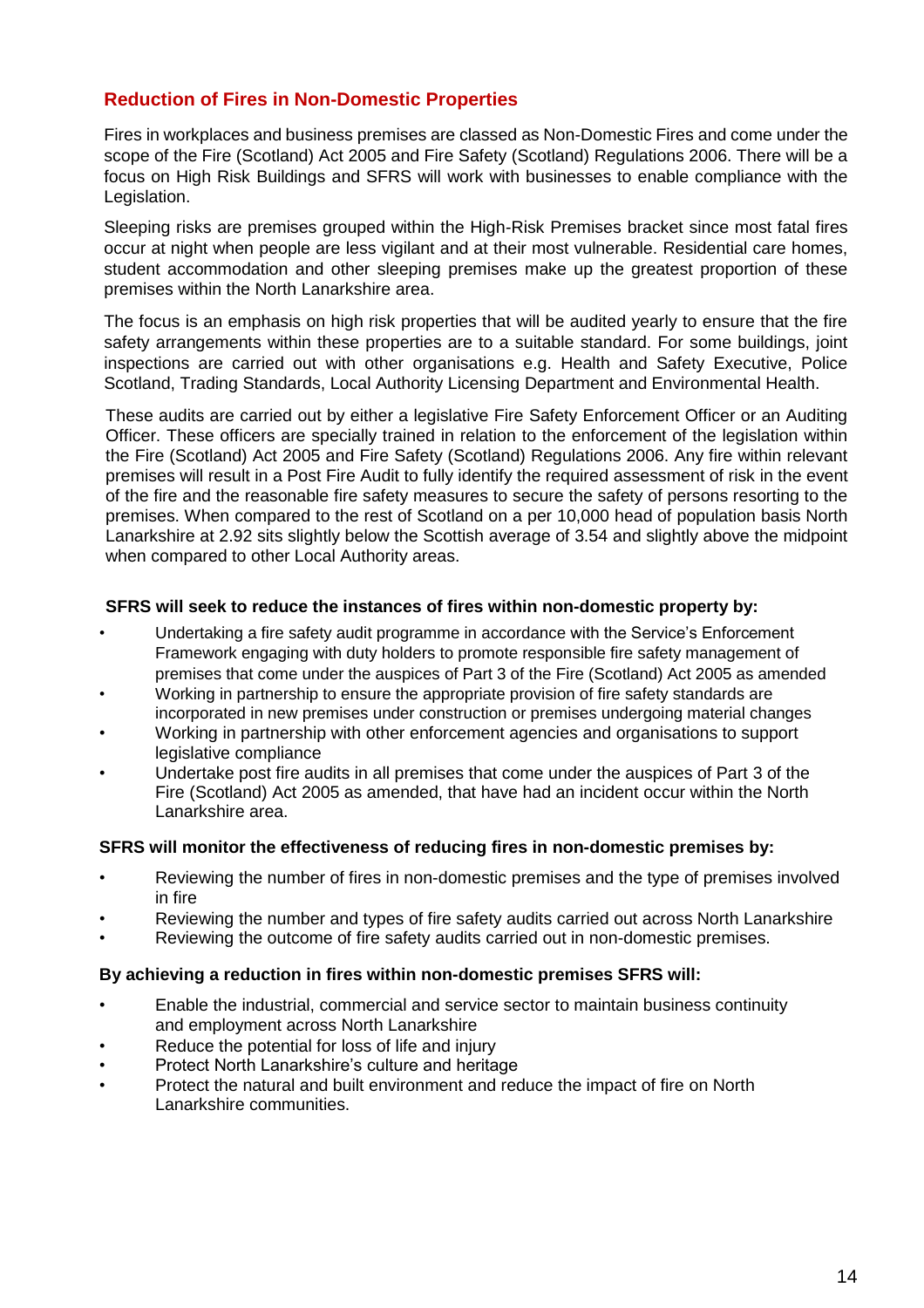#### **Casualties from Non- Fire Emergencies**

A central part of SFRS's role is responding to non-fire emergencies such as Road Traffic Collisions (RTCs), building collapse, water rescue incidents and flooding. These are referenced locally as Unintentional Harm incidents.

Operational Firefighters are trained to a high standard and have at their disposal the most modern equipment for extricating people in rescue situations and administering first aid to casualties. SFRS also works closely with other emergency responders such as the Scottish Ambulance Service Special Operations Response Team (SORT), to ensure that medical interventions are provided with minimum delay.

SFRS has in recent years increased its working with the Scottish Ambulance Service (SAS) in a number of areas. This has included attendance at incidents where there is a medical emergency within lock fast premises and the SAS cannot gain entry. SFRS personnel will attend the incident to gain entry and to assist the SAS when any casualty is located in the premises. In more recent times SFRS has been carrying out a pilot involving co-responding to out of hospital cardiac arrests. These additional activities will inevitably cause a rise in casualty numbers as SFRS strives to ensure that the local communities have the most efficient emergency response possible.

When compared to the rest of Scotland on a per 10,000 head of population basis North Lanarkshire at 7.16 sits above the Scottish average of 6.63 and below the midpoint when compared to other Local Authority areas.

#### **SFRS will seek to reduce the impact of non-fire emergencies by:**

- Developing an Unintentional Harm Strategy
- Ensuring that training is carried out for all types of non-fire emergency attended in North Lanarkshire, therefore potentially reducing the time it takes to carry out rescues
- Ensuring that the equipment carried within the North Lanarkshire area is suitable for the non-fire emergencies attended, therefore potentially reducing the time it takes to carry out a rescue
- Ensuring that there is adequate emergency cover within the North Lanarkshire area to ensure that response times are kept to a minimum, therefore potentially reducing overall rescue times.

#### **SFRS will monitor the effectiveness of our response to non-fire emergencies by:**

- Reviewing the number and the type of non-fire emergencies attended
- Reviewing the number of specialist resources available within the area including water rescue, urban search and rescue and mass decontamination.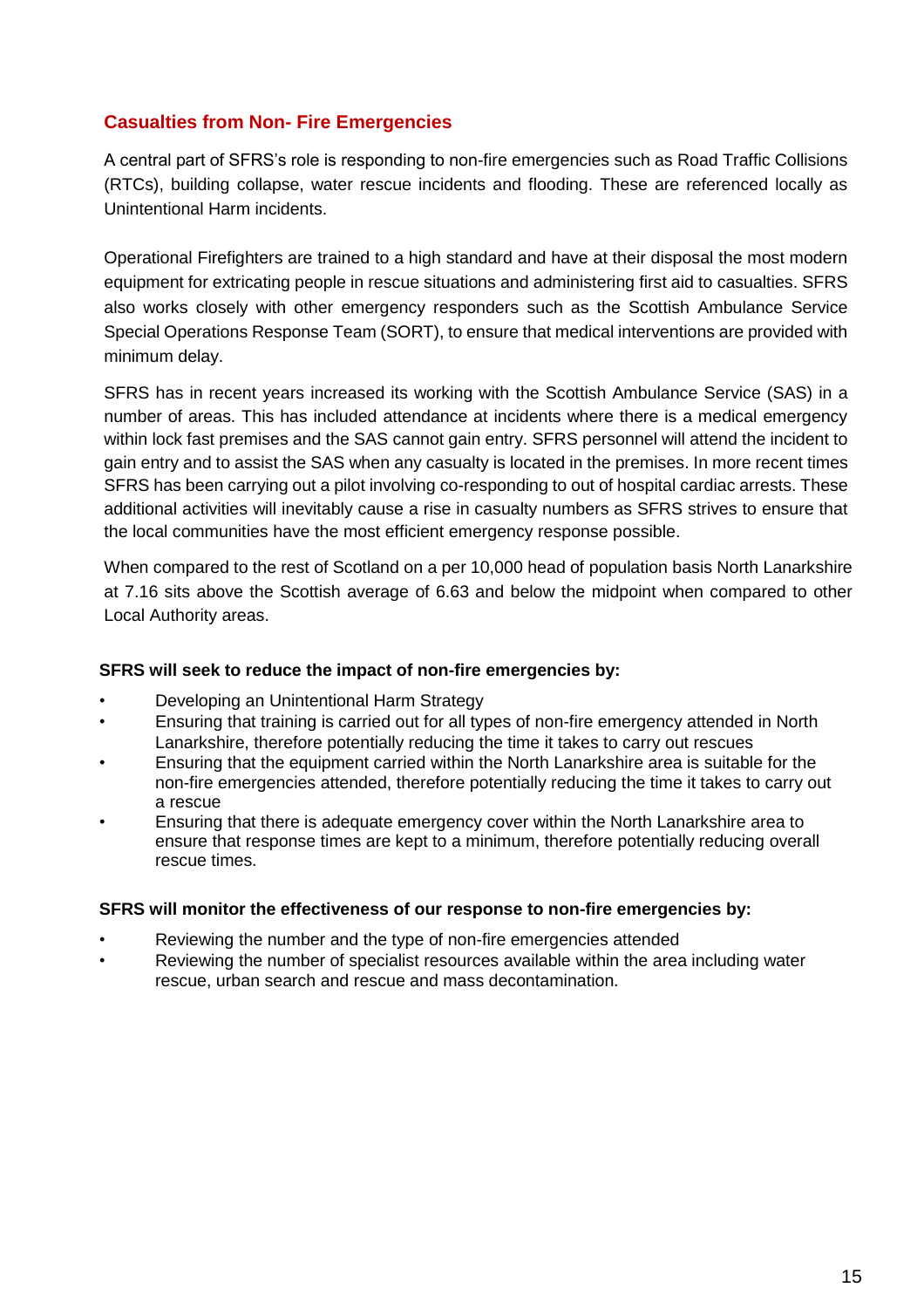#### **Reduction of Unwanted Fire Alarm Signals**

Unwanted Fire Alarm Signals (UFAS) are those occasions when an automated fire alarm activates and results in a mobilisation of SFRS resources when the reason for that alarm turns out to be something other than a fire emergency. These can be categorised as either UFAS incidents from relevant premises under the Fire (Scotland) Act 2005 or from dwellings. In terms of relevant premises, the SFRS has statutory powers and bespoke policies to ensure reductions from poorly maintained, managed or installed fire alarm systems are achieved. Relevant premises that have repeated UFAS are subject to preventative measures that are designed to drive down false alarms.

Every unnecessary blue light journey increases the risk of road accidents within North Lanarkshire, has an impact on available resources and has the potential to make members of our communities feel less safe. In regard to dwellings, SFRS employs an engagement strategy to try and reduce the impact from UFAS.

A high number of UFAS can be attributed to residential accommodation which is inclusive of sheltered housing. SFRS continued focus on prevention and demand reduction has identified areas of action and strategic partnership groups have been formed over the reporting years to jointly analyse and take appropriate actions to reduce UFAS activity across North Lanarkshire.

Other types of false alarm include 999 and emergency calls made when a person genuinely believes that an emergency has occurred which requires the attendance of SFRS, and that belief subsequently turns out to be unfounded. These are categorized as false alarm good intent incidents. When compared to the rest of Scotland on a per 10,000 head of population basis North Lanarkshire at 32.97 sits below the Scottish average of 45.41 and well below the midpoint when compared to other Local Authority areas.

#### **SFRS will seek to reduce the instances of Unwanted Fire Alarms Signals by:**

- Producing an UFAS Reduction Strategy
- Investigating every cause of alarm and engaging with those responsible for fire warning systems following an operational attendance at a UFAS incident
- Analysing UFAS attendances at those premises that give cause to frequent generation of false alarms to identify trends and support occupiers to develop demand reduction plans
- Instigating where required, formal fire safety enforcement measures to ensure appropriate demand reduction action is taken by those responsible for premises generating unacceptable levels of false alarms.

#### **SFRS will monitor the effectiveness of mobilising to Unwanted Fire Alarms Signals by:**

- Reviewing the number of attendances at non-domestic premises and the type of premises generating unwanted false alarm signals across North Lanarkshire
- Evaluating the outcomes of occupier's demand reduction plans to review progress and identify and share good practice
- Reviewing attendances at UFAS incidents to ensure attendances are based on an assessment of risk and demand.

#### **By achieving a reduction in Unwanted Fire Alarms Signals SFRS will:**

- Minimise the disruption to business and service continuity across North Lanarkshire
- Increase the capacity of the fire and rescue service to carry out other activities
- Reduce the risk to firefighters and public whilst responding to UFAS incidents.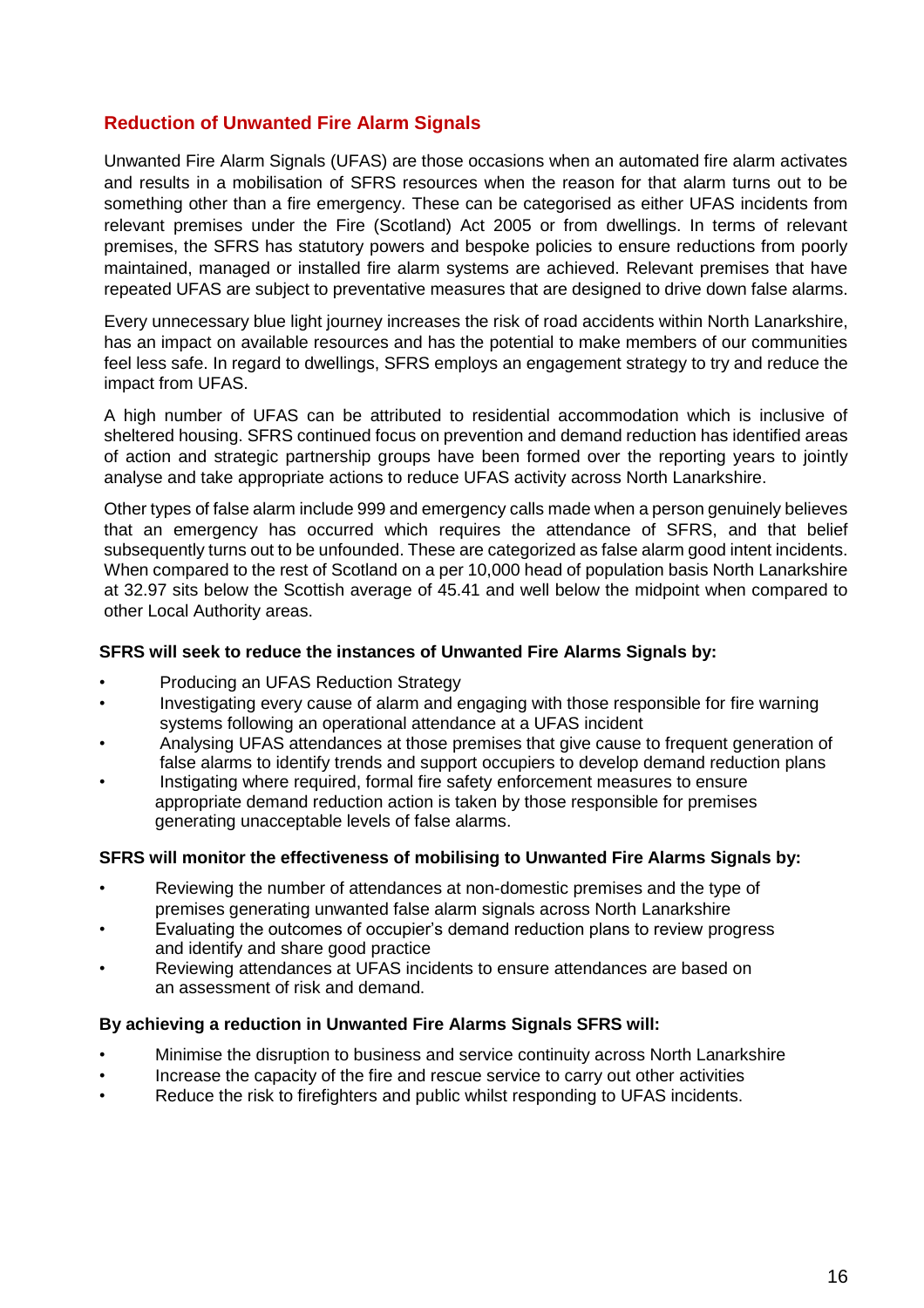## **North Lanarkshire Local Strategies**

#### **Unintentional Harm**

In Scotland, unintentional injury is a common cause of emergency admission to hospital for adults and children. In the financial year ending 31 March 2018, unintentional injuries accounted for approximately 1 in 9 emergency hospital admissions for children and 1 in 10 for adults. Another possible outcome of unintentional injury is death. This was the case for approximately 1 in 16 child and 1 in 25 adult deaths during the calendar year ending 31 December 2017. [\(Unintentional Injuries](https://www.scotland.police.uk/your-community/lanarkshire/)  [in Scotland,](https://www.scotland.police.uk/your-community/lanarkshire/) National Statistics 5<sup>th</sup> March 2019)

By supporting other partner agencies, we can expand our prevention focus, providing a more holistic approach to how we work to prevent unintentional harm among the most vulnerable in our communities.

Through our Community Safety work, we will continue to build on our partnerships with individuals and groups to support work; addressing inequality, helping to tackle anti-social behaviour, reduce reoffending and work in partnership to tackle domestic violence.

#### **Reduction of Deliberate Fire Setting**

In the North Lanarkshire area, deliberate fire setting has historically been a significant problem and can be closely linked to antisocial behaviour. Secondary fires (refuse and grass) account for a high percentage of our operational activity and place a huge strain on SFRS ability to effectively provide its operational response to real emergencies and other prevention activities. Together with Fly-tipping which is the illegal and unauthorised disposal of waste and unfortunately is something our fire crews can be called to extinguish if it has also been deliberately set on fire.

We will work with partners to identify areas of high operational activity and has put in place measures to reduce demand and where possible, hold those responsible to account. Police Scotland and the Local Authority provides key support in identifying those responsible for deliberate fire setting and areas of Fly-tipping.

#### **Working with Young People**

Currently, North Lanarkshire run a full time Fire Reach program that delivers the Fire Skills award to 26 High Schools within North Lanarkshire. The program also delivers to various third sector organisations, for example Barnardo's and Community Alternatives. The ambition is to roll this program out further and have specific courses for 'Care Experienced Children and young People'. In doing so, we will continue to demonstrate our statutory responsibilities as a Corporate Parent. We will take our guidance from; Children and Young People (Scotland) Act 2014: Statutory Guidance on Part 9: Corporate Parenting.

The area also aims to introduce a 'Youth Volunteer Scheme' program, to further support our focus on working with young people. The dedicated Fire Reach building within Coatbridge Community Fire Station has been adapted and is set up for the program to run on a voluntary basis. This scheme will develop an inclusive and progressive youth programme. In collaboration with key partners we will create opportunities to improve life chances and empower young people to work together for a safer Scotland.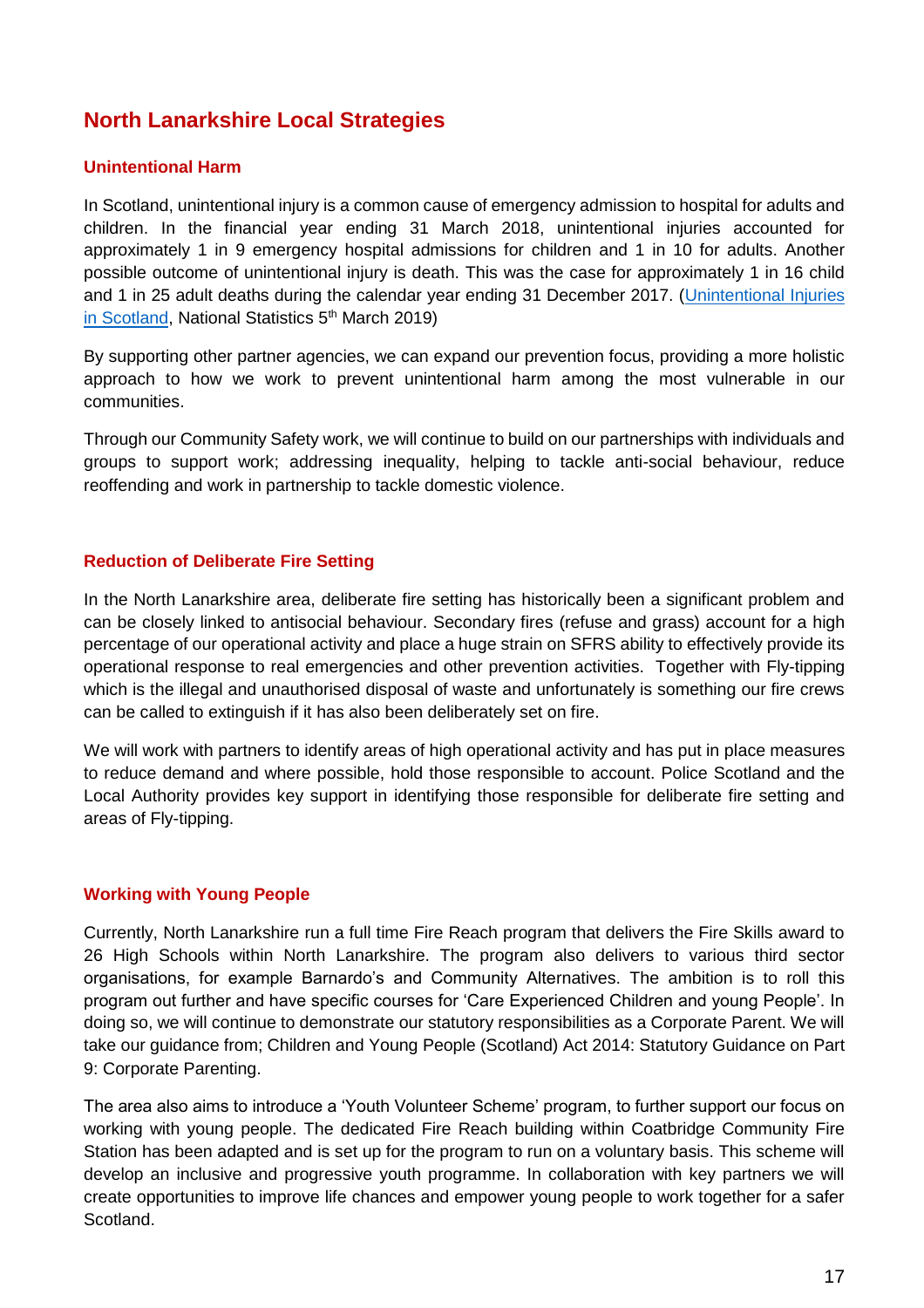Another way in which we will focus on working with young people is through education. The North Lanarkshire LSO Area are committed to working in partnership with all local Primary and Secondary schools as well as with Police Scotland. We will aim to deliver Fireworks/Bonfire Presentations to all Primary schools on the lead up to bonfire night and Deliberate Fire Setting messages prior to the Easter Holidays.

In partnership with Police Scotland we will deliver Anti-Social behaviour talks in schools that are identified within areas of high deliberate fire setting instances. The aim will be to reduce incident activity through education.

#### **Unwanted Fire Alarm Reduction**

False alarms continue to account for more than half of the incidents we attend. The majority of these calls are generated by automatic fire alarm systems directed to the Fire Service from Alarm Receiving Centres (ARC).

In the fiscal year 2020/21 we intend to implement a key strategy in partnership with NL Education where schools at specific times will be disconnected from an ARC. UFAS calls at these specific times account for 75% of calls to education premises. Positive steps have been taken in recent meetings with officers from NL area and the NLC Director of Education to achieve this.

We continue to engage positively with NHS Lanarkshire on a regular basis to reduce UFAS. This will be achieved by speaking to NHS staff at NHS safety hubs and continuing ongoing discussions on the proposed reduction of the predetermined attendance in the area to NHS premises where UFAS has occurred.

We will work to reduce both UFAS and associated blue light journeys and the inherent risks involved and its detrimental impact on the environment. As an area we remain committed to Scottish Government's Climate Change Plan 2018-2032 and our requirements to comply with the Scottish Government's carbon reduction targets in the Climate Change (Scotland) Act 2009 and meet our strategic priorities.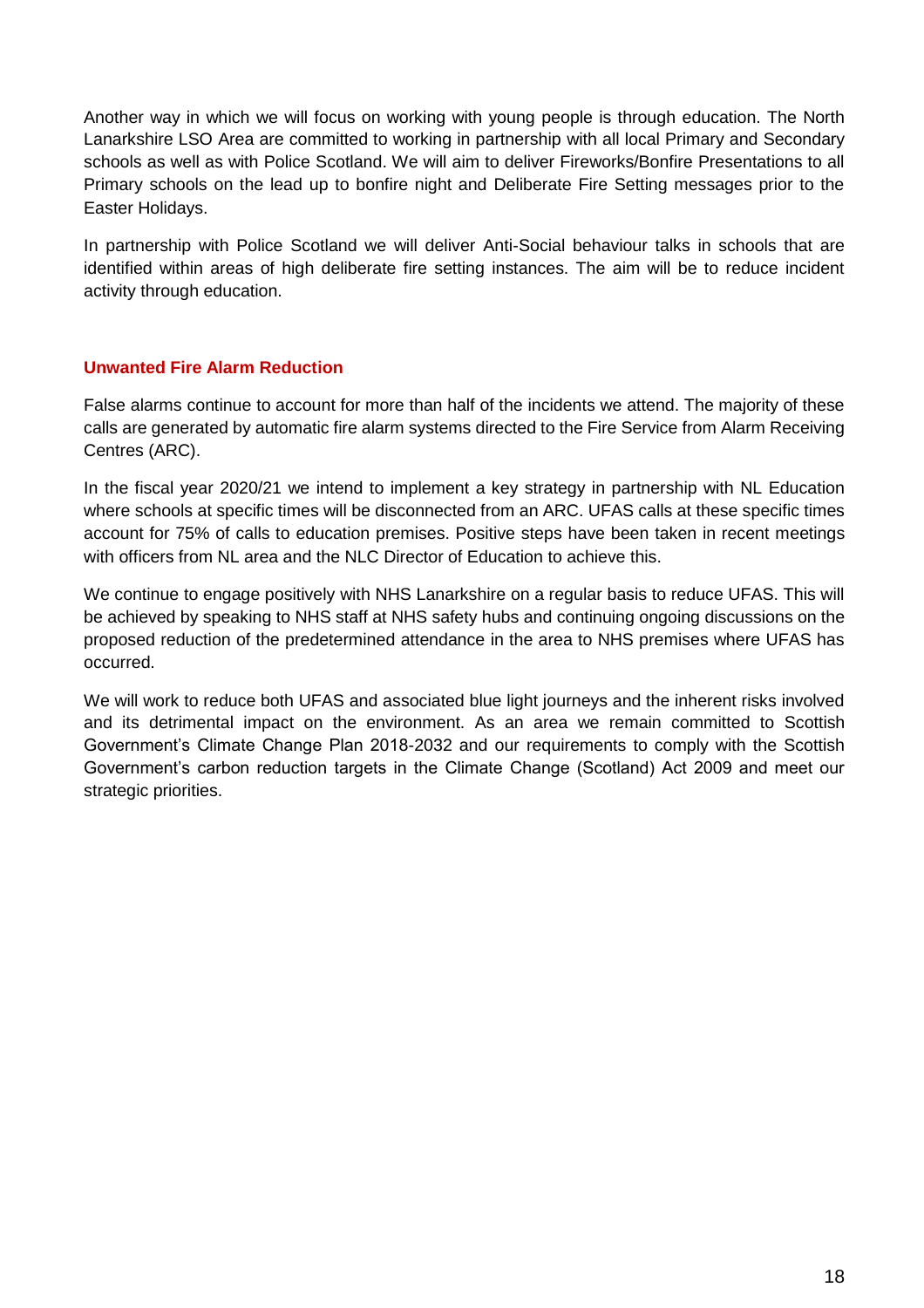## **Review**

To ensure this Local Fire and Rescue Plan remains flexible to emerging local or national priorities a review may be carried out at any time but will be reviewed at least once every three years. A review may also be carried out if the Scottish Minister directs it or if a new Strategic Plan is approved. Following a review the Local Senior Officer may revise the Plan.

## **Contact Us**

We are fully committed to continually improving the service we provide to our communities and recognise that to achieve this goal we must listen and respond to the views of the public and our partners.

We use all feedback we receive to monitor our performance and incorporate this information into our planning and governance processes in order to continually improve our service. We are proud that the majority of feedback we receive is positive and we are keen to hear examples of good practice and quality service delivery that exemplifies the standards of service that we strive to provide for the communities of Scotland.

If you have something you'd like to share with us or you would like more information, you can get in touch in a number of ways:

| Write to:                           | North Lanarkshire Area HQ<br>Dellburn Street<br>Motherwell<br>ML1 2SE |
|-------------------------------------|-----------------------------------------------------------------------|
| Phone:                              | 01698 262222                                                          |
| Visit our website:                  | www.firescotland.gov.uk                                               |
| Follow us on Twitter @firescot nlan |                                                                       |

Like us on Facebook Scottish Fire and Rescue Service